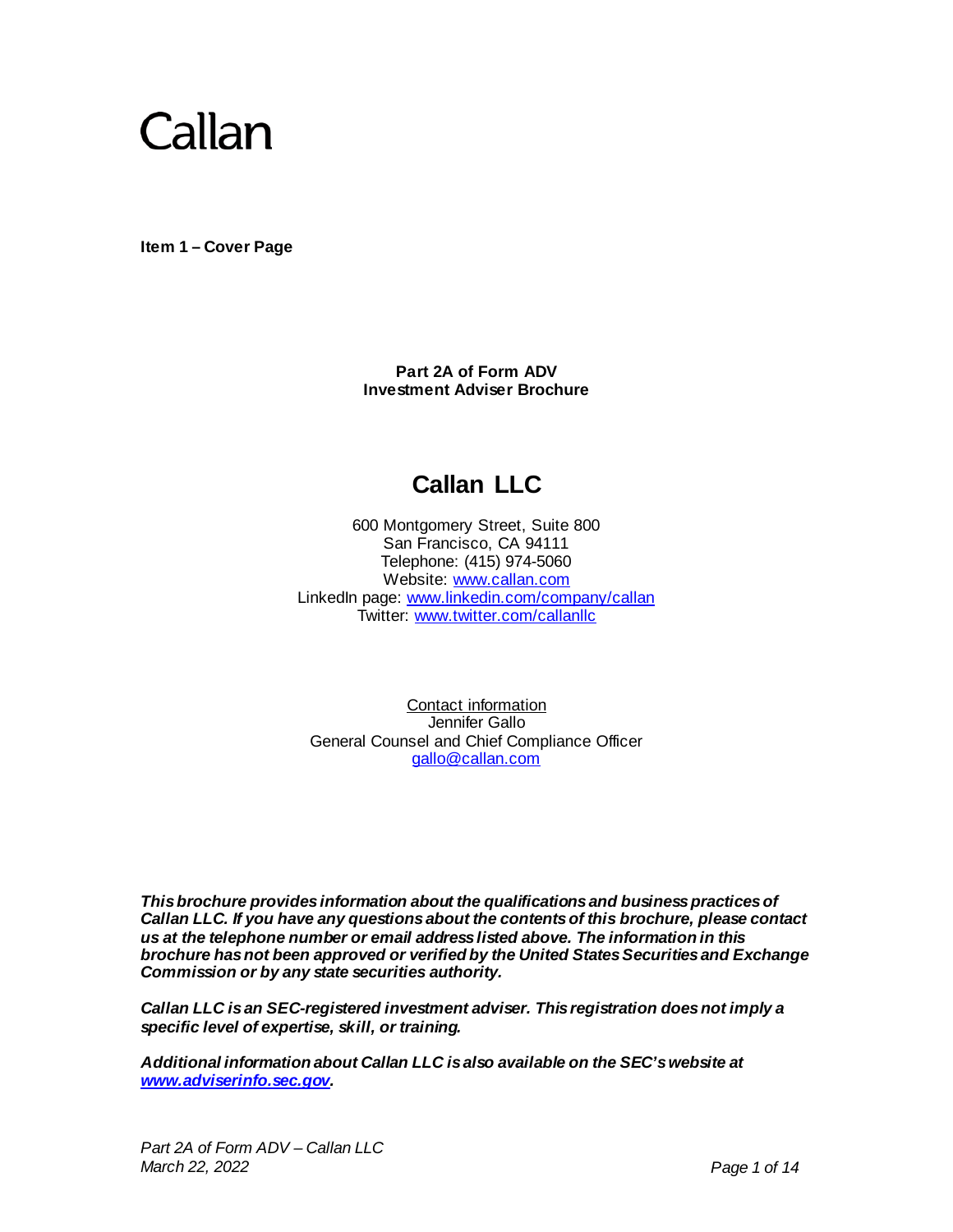## **Item 2 – Material Changes**

The last annual update of Callan's ADV Part 2A was March 22, 2021.

Effective January 1, 2022, Jennifer Gallo, General Counsel, was appointed Chief Compliance Officer of Callan, replacing Ann DeLuce, who continues to serve as a senior advisor to the firm's legal and compliance department.

There have been no other material changes to this brochure since the last annual update.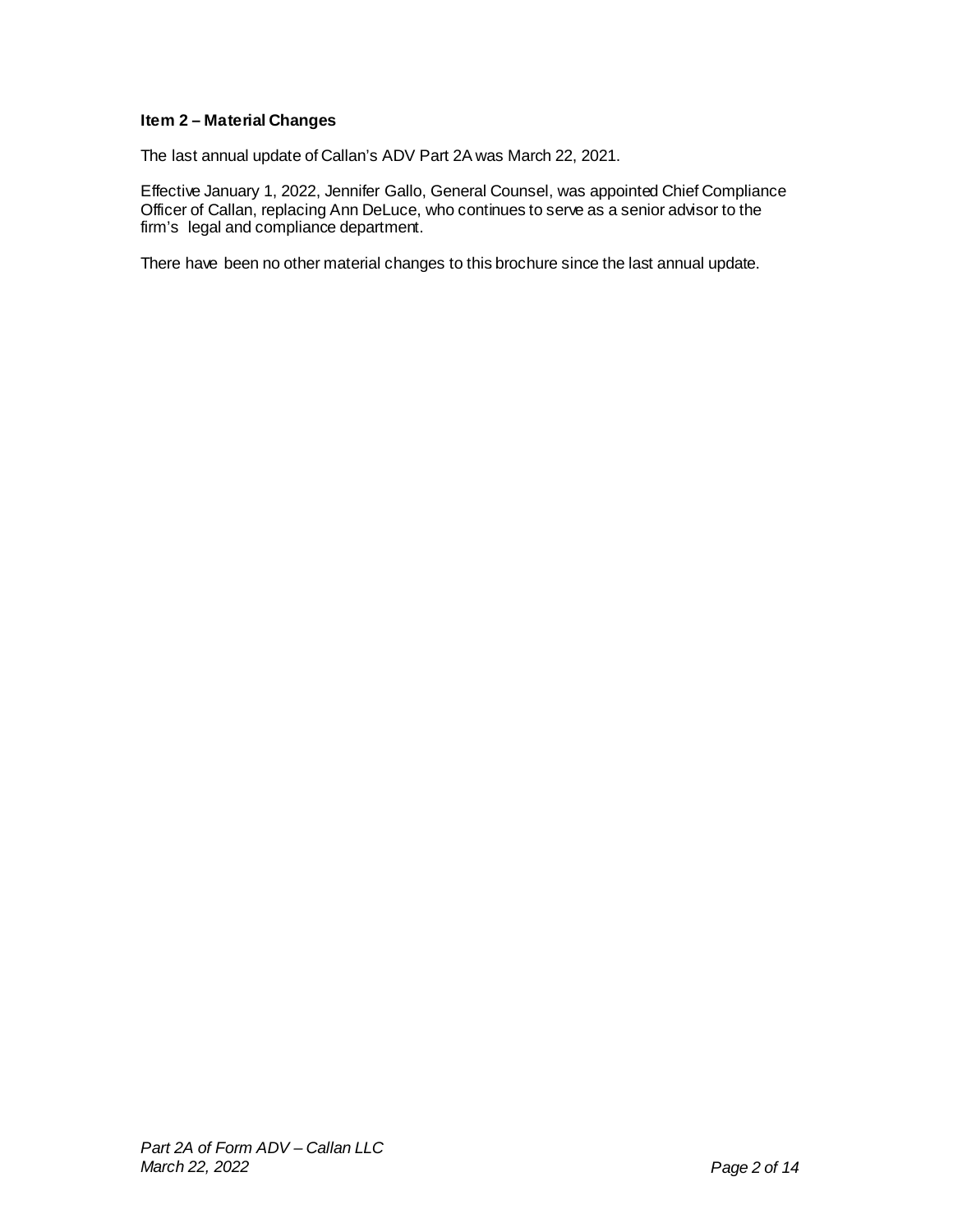<span id="page-2-0"></span>

| ITEM 8 - METHODS OF ANALYSIS, INVESTMENT STRATEGIES, AND RISK OF LOSS7 |
|------------------------------------------------------------------------|
|                                                                        |
|                                                                        |
|                                                                        |
|                                                                        |
|                                                                        |
|                                                                        |
|                                                                        |
|                                                                        |
|                                                                        |
|                                                                        |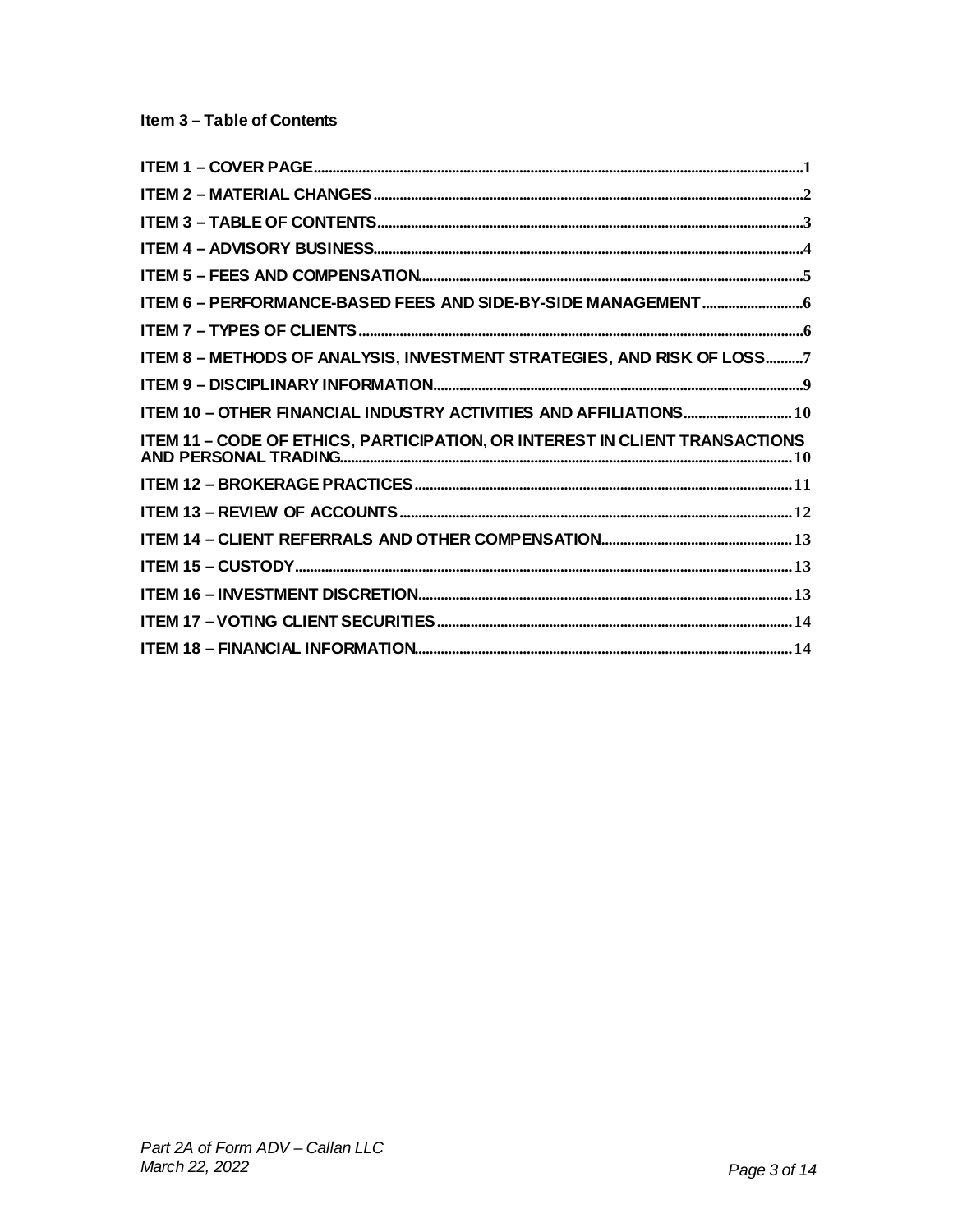## <span id="page-3-0"></span>**Item 4 – Advisory Business**

Founded in 1973 and headquartered in San Francisco, California, Callan LLC ("Callan") is an SEC-registered investment adviser with more than \$4.4 trillion of assets under advisement and over 190 employees. Callan is one of the largest independent, employee-owned investment consulting firms in the country and is 100% owned by a corporation, which is owned by the company's employees or their trusts. We provide tailored advice primarily to institutional investors supported by proprietary research, an industry-leading database, and ongoing fiduciary education. Our solutions are designed to fit each client's particular needs specific to asset allocation; manager search, selection, and evaluation; ongoing performance measurement; and education.

Callan provides services through three lines of business:

• **Fund Sponsor Consulting (FSC):** FSC serves institutional investors of defined benefit and defined contribution plans, endowments, foundations, insurers, hospitals, health care systems, and nuclear decommissioning trusts, as well as other large institutional asset pools. Our institutional investor clients oversee more than \$4.4 trillion in combined assets for which we provide discretionary and non-discretionary advice.

FSC delivers customized solutions that meet the needs of even the most sophisticated institutional investment programs, including strategic planning; plan implementation, monitoring and evaluation; alternative investment program design and implementation; and continuing education. Together, these services constitute what we believe is a disciplined and comprehensive process for the decision-making and oversight of institutional investors' asset pools.

Discretionary services for FSC clients include the design, implementation, and ongoing management of multi-manager portfolios in collective investment trusts (CITs) and in private fund vehicles. Callan designs and acts as an adviser for custom target date funds as well as white label asset class funds. Callan also serves as the outsourced chief investment officer (OCIO) for several institutional investors and provides discretionary advisory services to participant-directed defined contribution plans and other qualified investors (referred to in this brochure as the Discretionary Platform). As of December 31, 2021, Callan's total discretionary assets under management were \$18.17 billion.

• **Independent Adviser Group (IAG)**: IAG serves a select group of independent investment advisers and financial intermediaries (IAG members) who provide services to high-net-worth individuals and small to mid-sized institutional funds. IAG members receive consulting guidance, research and analytical tools necessary to address their clients' strategic planning, portfolio structure, manager due diligence and performance measurement requirements, and access to educational forums as resources to support the IAG member's continuing education. Callan entered into an agreement with Callan Family Office LLC to provide IAG services. In addition to the services agreement, Callan has licensed the Callan® trademark to Callan Family Office for use in it providing investment advisory services to ultra-high net worth clients, family foundations, and endowments. Callan Family Office and Callan are independent, unaffiliated investment advisory firms separately registered with the Securities and Exchange Commission under the Investment Advisers Act of 1940. Callan's Unified Managed Account (UMA) program offers clients of IAG members with access to independent account managers (subadvisers) who Callan has screened and recommended, and whose investment strategy models are coordinated and traded by an independent overlay manager selected by Callan. IAG members can coordinate the opening of a single-custodial UMA account for their clients and can create customized individual manager allocations on a per-account basis. IAG serves as a non-discretionary consultant to several investment advisers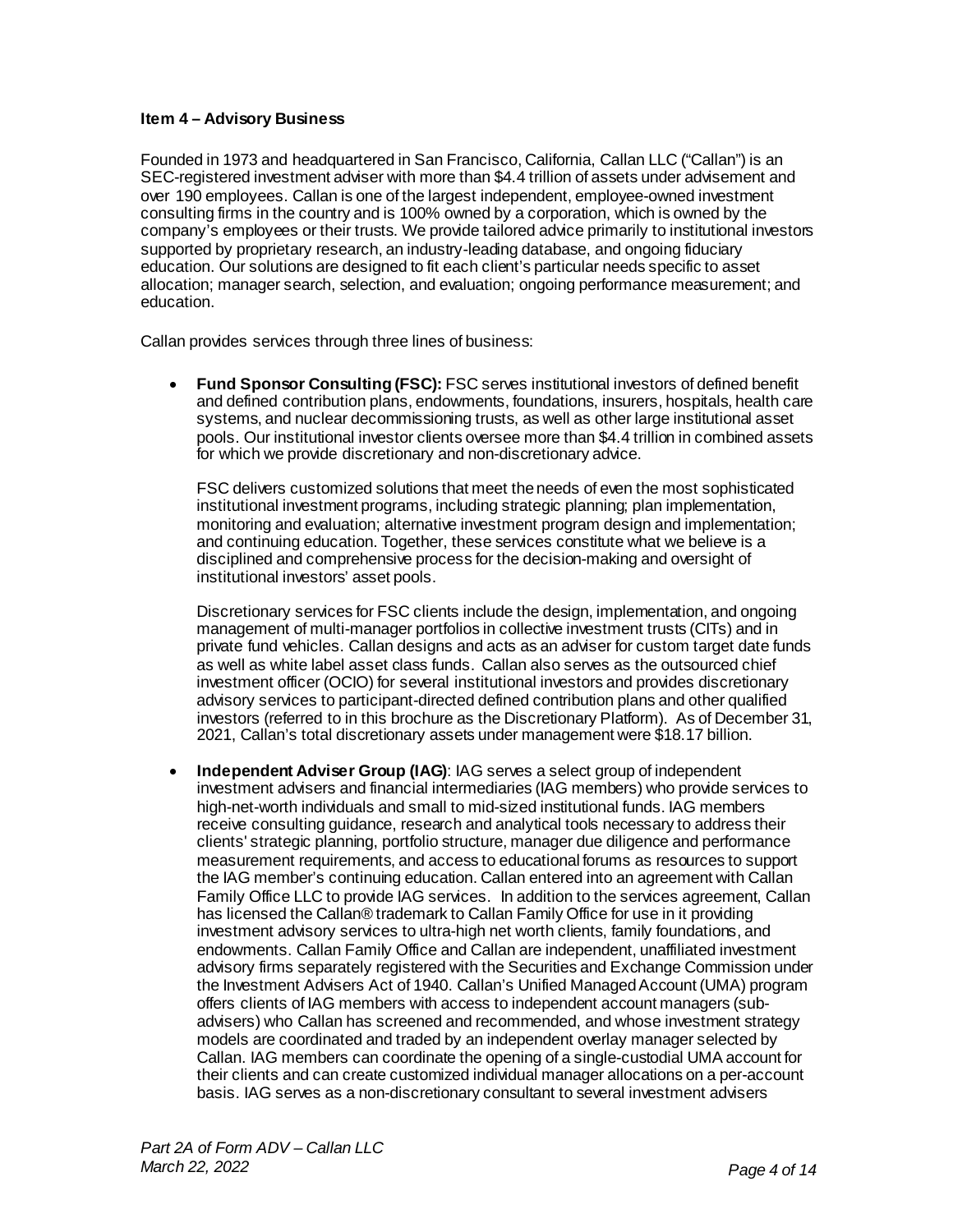managing fund-of-fund programs ("IAG fund-of-fund clients") and as such provides services which include identifying, evaluating and performance monitoring private markets funds for consideration by such investment advisers for their program investment.

• **Institutional Consulting Group (ICG)**: ICG provides investment manager clients with research, education, performance measurement, and database and analytical tools that help them better serve the needs of institutional investors.

Callan's educational services are available to our clients, including institutional investors, investment managers, and financial intermediaries through the Callan Institute and the Center for Investment Training ("Callan College"). The Callan Institute functions as an education institution servicing clients and our employees by independently analyzing trends in the industry via research communications and conference programs. The "Callan College," featuring sessions offered over several days throughout the year and on a customized basis, provides investment fiduciaries and their advisers with basic- to intermediate-level of classroom-style instruction on prudent investment practices.

Each line of business, coupled with our client education services, contributes to the overall strength and stability of the organization, and fits well within our mission of helping institutional investors achieve their investment objectives. The firm maintains policies to ensure each division is compliant with our business, governance, ethics, and oversight practices.

## <span id="page-4-0"></span>**Item 5 – Fees and Compensation**

| <b>Business Line</b>                           | <b>Fee Range</b>                                                                                                                              | <b>Notes</b>                                                                                                                                                                                                                             |
|------------------------------------------------|-----------------------------------------------------------------------------------------------------------------------------------------------|------------------------------------------------------------------------------------------------------------------------------------------------------------------------------------------------------------------------------------------|
| Fund Sponsor Consulting -<br>Non Discretionary | Up to approximately<br>\$1,300,000<br>Median \$105,000                                                                                        | Fixed- or asset-based fees are<br>assessed per project, service,<br>or suite of services (retainer)<br>per year; fees are negotiable<br>depending on the services<br>provided, including the level of<br>discretion delegated to Callan. |
| Fund Sponsor Consulting -<br>Discretionary     | Up to approximately 20 bps                                                                                                                    | Fees are negotiable and<br>depend on level of discretion<br>delegated to Callan and the<br>amount and type of services<br>provided.                                                                                                      |
| Independent Adviser Group                      | Up to approximately \$600,000<br>for fixed fees; asset-based<br>fees are determined on a<br>tiered structure and typically<br>start at 20 bps | Fixed- or asset-based fees are<br>assessed per project, service,<br>or suite of services (retainer)<br>per year; fees are negotiable<br>depending on the services<br>provided.*                                                          |
|                                                | Median \$130,000                                                                                                                              |                                                                                                                                                                                                                                          |
| Institutional Consulting Group                 | Up to approximately \$120,000<br>Median \$60,000                                                                                              | Fees are assessed per<br>project, service, or suite of<br>services (retainer) per year.                                                                                                                                                  |

The fees for each of Callan's business lines are described below.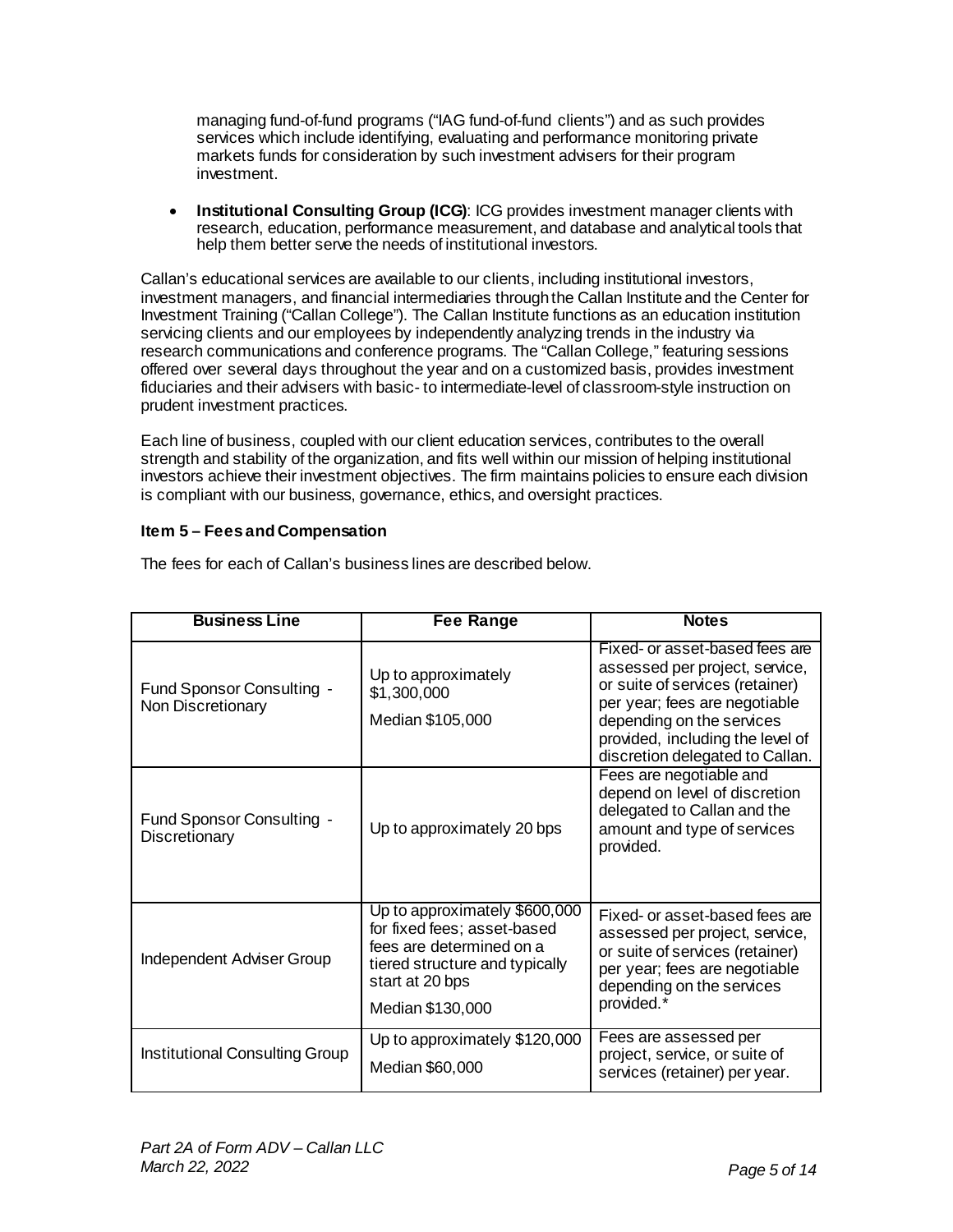\* Additional details for IAG:

- Clients of an IAG member who elect to participate in the Callan UMA program pay an asset-based fee to the overlay manager of the UMA program who, in turn, pays an asset-based fee to Callan for program coordination and to the sub-advisers for providing the investment strategy instructions to the overlay manager. Overlay manager fees also include payment for implementation and overlay services provided by the overlay manager. Fees payable by the IAG member are in most instances reduced or waived based on the fees received by Callan from the overlay manager.
- Participants in the UMA program are also responsible for paying separate fees to their respective fiduciary intermediary or investment adviser who is an IAG member and oversees such participant's UMA program investment, as well as paying portfolio execution and custody charges. Callan does not participate in any such fees or charges.
- Consulting fees for IAG fund-of-fund clients are based, in part, on program assets.

<span id="page-5-0"></span>While the suite of services for each business line is individually priced, there is one set of services that spans all client types—our educational services. Fees for these services are up to \$3,500 per person, per session for "Callan College" and up to \$60,000 per organization per year for the Callan Institute.

Generally, a client may cancel an agreement for services with Callan at any time upon written notice to Callan. If Callan is in the process of performing services for a client that the client does not want completed, then Callan will bill the client for the services performed to the date of cancellation. Fees are typically billed monthly or quarterly in arrears.

Callan has no soft-dollar arrangements with any broker and only accepts checks from brokers as payment for its hard-dollar client fees.

## **Item 6 – Performance-Based Fees and Side-By-Side Management**

Callan does not charge performance-based fees.

## <span id="page-5-1"></span>**Item 7 – Types of Clients**

Callan works with a variety of clients, including asset owners of defined benefit, defined contribution, operating funds, 529 plans, and others. Our clients include:

- Corporate, public, Taft-Hartley, and nonprofit organizations
- Family offices
- Endowments and foundations
- Insurers
- Hospitals
- Nuclear decommissioning trusts
- Sovereign wealth funds
- Investment managers
- Investment consulting firms, independent advisers, high-net-worth individuals, and financial intermediaries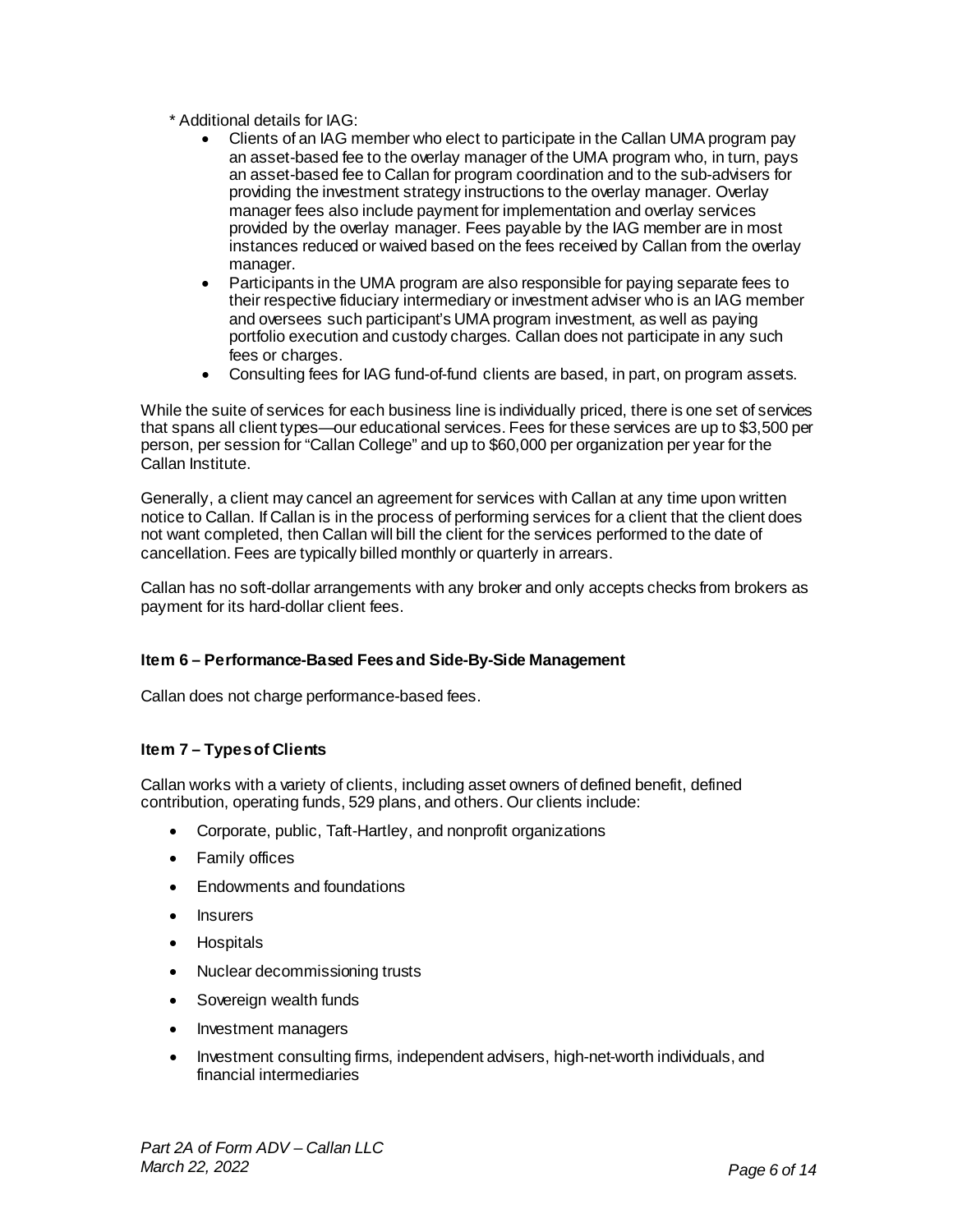FSC consultants may evaluate and recommend that a plan fiduciary consider the Discretionary Platform.

Generally, Callan does not maintain account minimums across all client types, though the firm's account size relationships for discretionary work are typically not less than \$50 million.

Callan provides research and educational services to investment managers and receives compensation from them for those services. Some of those investment managers are evaluated or recommended by Callan to its other clients. Callan recognizes there is a potential conflict between Callan's interest in receiving compensation from investment managers and Callan's obligation to provide objective advice to our advisory clients who work or may work with those managers. This includes investment manager searches Callan performs for FSC clients, our selection of investment managers who participate in the UMA program offered to IAG clients, or our manager selection activities on behalf of the collective funds offered in our Discretionary Platform.

Callan is committed to ensuring it does not consider an investment manager's business relationship with the firm, or lack thereof, in performing evaluations for or making recommendations to its other clients. We inform our investment manager clients of this policy at the start of the relationship and notify all clients of this policy and provide regular disclosure to our discretionary and non-discretionary advisory clients, including FSC and IAG clients of the existence of our business relationships with investment managers. In all cases, employees are required to carry out their duties solely in the best interests of our advisory clients and free from all compromising influences and loyalties.

#### <span id="page-6-0"></span>**Item 8 – Methods of Analysis, Investment Strategies, and Risk of Loss**

Callan works with many of the largest institutional investors in the country in the development and maintenance of their investment programs, including risk management. Risk control, such as our use of internal oversight committees to review client work, is at the heart of our investment consulting philosophy. In addition, ongoing research and fiduciary education are vital supporting elements of our risk control practice.

There are four key areas where we exercise risk management:

## **1. Strategic Planning**

Callan's risk management work as it relates to strategic planning includes understanding the return and risk objectives for the client consistent with assets, liabilities, liquidity needs, risk tolerance, and regulatory constraints. It also includes the development of investment guidelines and monitoring criteria for internal and external management.

Callan's asset allocation modeling capabilities originated in the late 1970s and have been continually enhanced. Our dedicated Capital Markets Research Group is responsible for conducting all asset/liability, asset allocation, and similar strategic work. This specialized team of economists, mathematicians, and actuaries also conducts research in the fields of strategic planning, and develops economic tools and statistical models that enable institutional investors to evaluate the possible outcomes of their investment decisions. In addition to this primary focus, the group is responsible for client-specific research projects, including the examination of new asset classes and the development of appropriate due diligence documentation for the inclusion of these assets in a client portfolio.

## **2. Manager Due Diligence and Selection**

Callan works with clients to manage risk through manager due diligence and selection. Our goal in a manager search is to conduct a prudent due-diligence exercise that: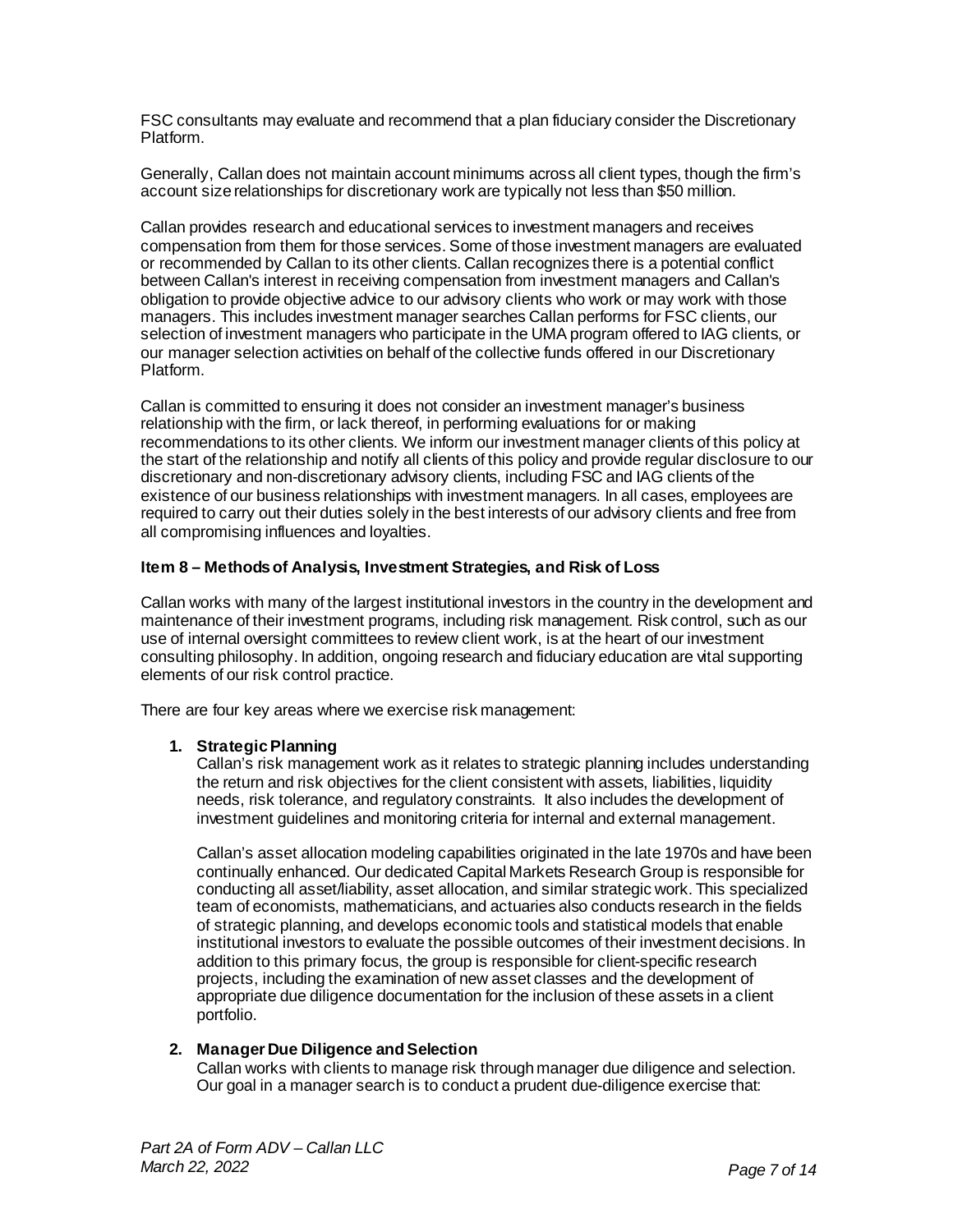- Defines the objective(s) of the search and lists appropriate criteria to be used in the evaluation of alternative candidates (i.e.—creates a "candidate profile").
- Employs an open, inclusive approach to identifying potential candidates.
- Objectively and rigorously evaluates both the process and candidates.
- Avoids systematic and personal biases throughout the search.
- Memorializes all steps in the process.

We do not employ a "buy list" or preferred list for manager searches. Instead, we evaluate a broad universe of strategies to identify candidates that best meet a client's particular objectives. Our recommendations are vetted by an oversight committee to ensure personal biases are avoided and our advice reflects the firm's best thinking.

To mitigate the risk of relying solely on quantitative data screens, we also focus on qualitative research to more holistically assess each firm and strategy under consideration. Our screening criteria are designed to identify stable organizations and teams with the potential to deliver superior, consistent results over time. We seek investment management firms that demonstrate the following characteristics:

- Organizational and team stability. Successful firms maintain stability in their structure, asset and client base, and key decision-makers plan for and manage succession.
- A compensation structure that attracts and rewards investment talent through long-term incentives.
- A firm culture that focuses on achieving results commensurate with client expectations. Successful firms demonstrate a passion for the business of investing.
- Depth of resources to support the investment process, operations, and administrative functions of the firm.
- A sound investment philosophy and consistently applied investment process to implement those investment beliefs.
- Investment results that reflect the firm's philosophy, process, and approach to managing risk.

Callan may have an incentive to recommend the Discretionary Platform or an investment of plan assets in Callan's private trusts or CITs (together "collective funds") due to the additional fees that may be received based on the asset-based structure associated with the discretionary assets managed by Callan. To mitigate the potential conflict of interest:

- With respect to the Discretionary Platform, Callan charges FSC discretionary clients at the relationship/total plan level and not at the individual investment level. Generally, the fees are at a fixed rate, but upon request Callan will consider a variable, asset-based fee structure. Total fees do not vary based on the use of third-party or proprietary funds.
	- o Callan will rebate to the FSC client variable rate fees attributable to an investment in the collective funds in excess of the fixed rate fee paid by the FSC client for Callan's advising on the Discretionary Platform.
- FSC non-discretionary clients who choose to invest their plan assets in the collective funds must amend their consulting contract with Callan. The amended contract will acknowledge the potential conflict of interest of Callan and will also acknowledge that any investment decisions regarding the use of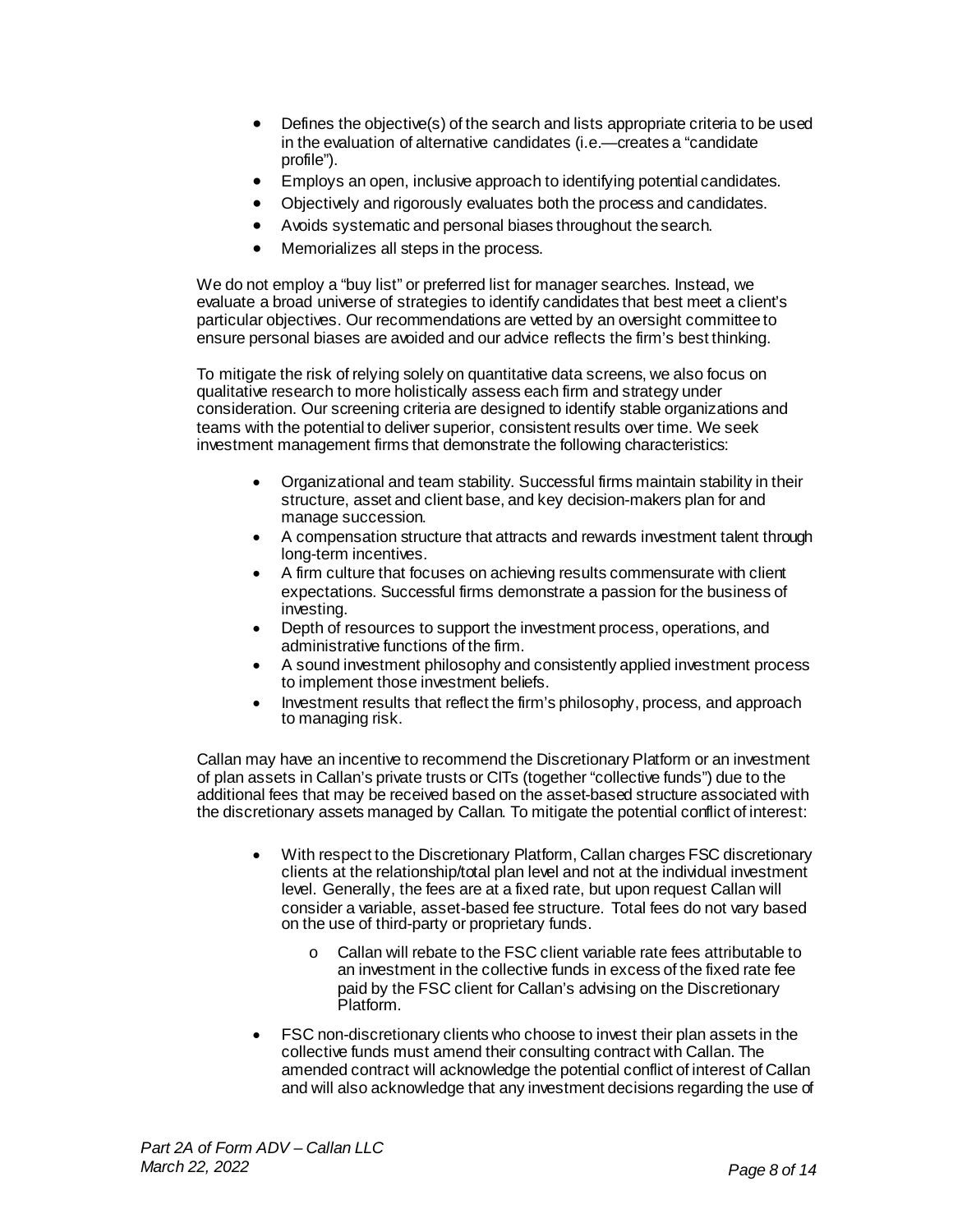Callan funds will be made by the FSC client based on determinations by fiduciaries other than Callan.

## **3. Performance Monitoring andEvaluation**

Callan supports its clients' risk management processes through the development and ongoing maintenance of a comprehensive monitoring and reporting system covering all aspects of total fund performance and investment risk. The analysis provides clients with:

- A top-down view of a given portfolio's risk level (e.g., standard deviation, tracking error)
- Data on whether the investor is being compensated for that risk (e.g., Sharpe ratio, information ratio)
- Insight on where that risk is coming from (e.g., tracking error, sector bets, security selection or concentration)

This analysis draws on Callan's proprietary database and reporting platform—one of the few in the industry. It is a significant differentiating factor in our capabilities as it gives us control over the design, quality, timeliness, and content of our reporting.

## **4. Operational Best Practices**

For those clients who wish to engage Callan's services in this area, we can assess an organization's internal investment operations and offer best practices and guidelines, including:

- Defining the governance structure for the client's fund, including the allocation of decision-making authority and oversight.
- Reviewing all aspects of the client's public markets operational platform, such as trading, custody, securities lending, foreign exchange, and use of derivatives and/or leverage, fees and expenses.
- Reviewing all aspects of the client's alternative investments portfolio, including liquidity terms, fees and expenses, cash management and forecasting.
- Developing an annual pacing plan to ensure proper diversification across time and strategies.

All investing involves a risk of loss that clients should be prepared to bear. Securities investments can be affected by liquidity and volatility in the securities markets often driven by adverse changes in the national and international economies, as well as by non-economic events. Investment managers generally attempt to identify securities and other assets believed to be undervalued, and there are no assurances that such opportunities will be successfully recognized and clients may experience a total loss of their investments. Callan cannot give any guarantee that it or any investment advice or strategy will achieve a client's investment objectives.

When providing services to non-discretionary and certain discretionary relationships, Callan will not have a role in the management or administration of any client's account, and we will not have the opportunity to evaluate, in advance, the specific investments made by any investment managers with respect to the funds they manage for clients. Except to certain discretionary clients, Callan does not offer advice on specific securities of individual issuers, such as stocks, bonds, or other investment securities. For all services, we do not have responsibility for reviewing the risks of individual securities or the compliance/non-compliance of individual security holdings with a client's investment policy guidelines. As a result, the rates of return to clients will primarily depend upon the results of investment decisions of third-party managers. It is incumbent upon the client to evaluate the merits and risks of a third party's investment strategy including, among other things, the desirability of using the third-party manager's investment strategy to achieve the goals of the client's overall investment program taking into account the volatility, style, portfolio management, allocation, liquidity, fee structure and performance of the investment strategy. Past performance by an investment manager is not a guarantee of future performance by that investment manager.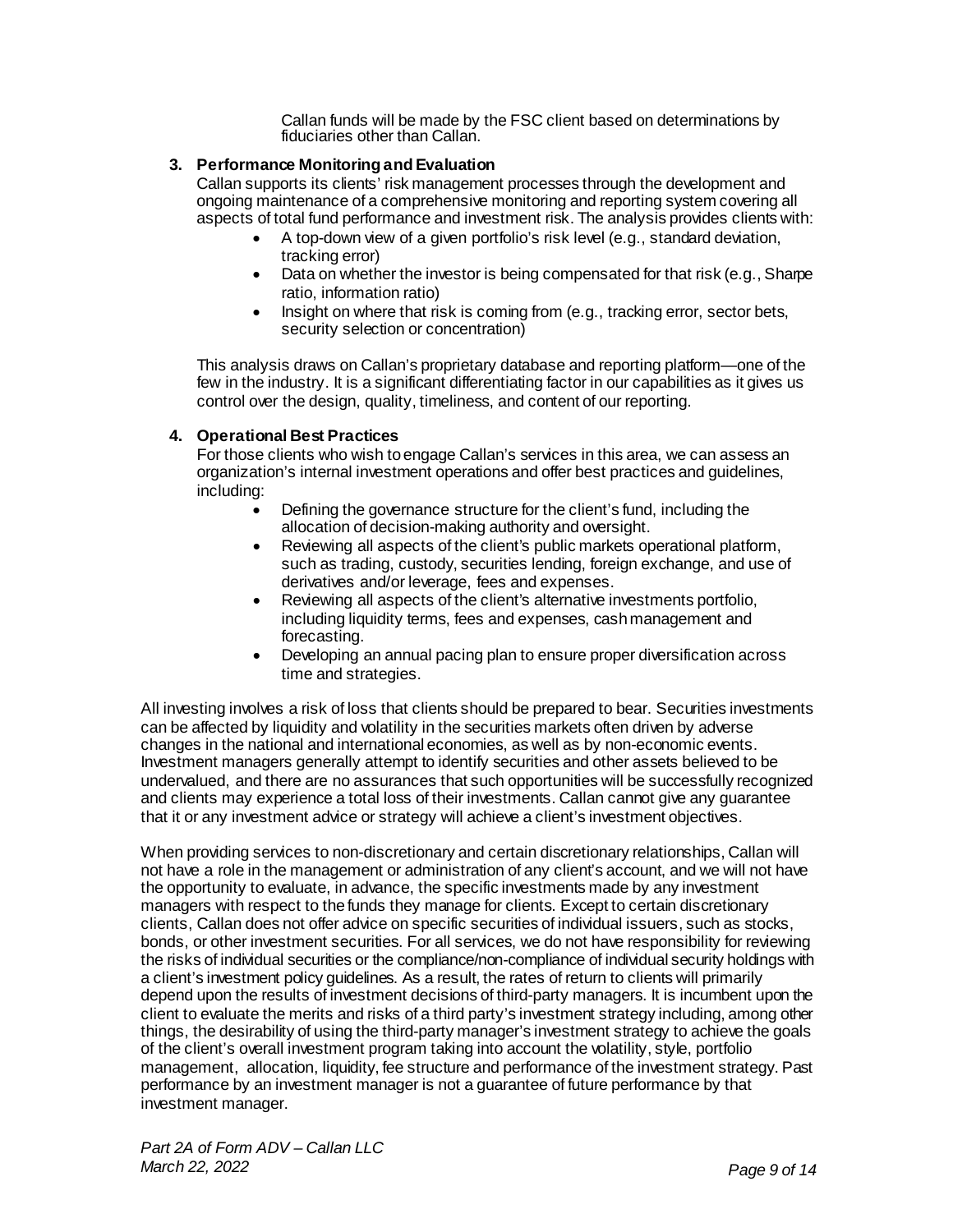Callan's discretionary services also includes investment oversight of the management of a series of target date maturity multiple manager CITs. These funds are designed to reduce risk over time as the investors get closer to retirement age.

Callan will exercise full discretion over the search, selection, review, and replacement of fund managers for private funds, CITs, and glide path funds utilized under the Discretionary Platform.

#### <span id="page-9-0"></span>**Item 9 – Disciplinary Information**

Registered investment advisers are required to disclose all material facts regarding any legal or disciplinary events material to a client or prospective client's evaluation of Callan or the integrity of Callan's management. Callan has no such information to disclose.

#### <span id="page-9-1"></span>**Item 10 – Other Financial Industry Activities and Affiliations**

Callan provides research and educational services to investment managers and receives compensation from them for those services. Some of those investment managers are evaluated or recommended by Callan to its other clients. Callan recognizes there is a potential conflict between Callan's interest in receiving compensation from investment managers and Callan's obligation to provide objective advice to our advisory clients who work with or who may work with those managers. This includes investment manager searches Callan performs for FSC clients, our selection of investment managers who participate in the UMA program offered to IAG clients, our manager selection activities on behalf of the collective funds offered through our discretionary services and our private equity fund services for IAG fund-of-fund clients where the investment of IAG members' clients' assets could factor into the asset-based fees paid to Callan. In all cases, employees are required to carry out their duties solely in the best interests of our advisory clients and free from all compromising influences and loyalties. Callan has adopted certain policies and practices designed to prevent such conflicts, including the policies set forth in its Code of Ethical Responsibility, disclosure policies, roles of its oversight committees, and separation of the areas of business, including separate personnel, revenue streams, and compensation arrangements.

Among other policies, Callan is committed to ensure it does not consider an investment manager's business relationship with Callan, or lack thereof, in performing evaluations for or making recommendations to its other clients. Callan informs its investment manager clients of this policy at the start of a contractual relationship. Callan also routinely informs our clients of our manager client relationships, including disclosing on request the existence of its business relationships with investment managers. Callan also discloses these manager relationships in annual mailings, as part of each manager search, and in the quarterly performance evaluation reports provided to institutional investor clients. These clients can also request specific information regarding the fees paid to Callan by the managers employed by their fund. Per company policy, information requests regarding fees are handled by Callan's Compliance Department.

Clients are advised a conflict of interest exists if Callan recommends its own services. Clients are under no obligation to act upon any of those recommendations under a consulting engagement or to engage the services of any such recommended professional, including Callan. Our nondiscretionary clients retain absolute discretion over all such implementation decisions and are free to accept or reject any of Callan's advice or recommendations.

#### <span id="page-9-2"></span>**Item 11 – Code of Ethics, Participation, or Interest in Client Transactions and Personal Trading**

To avoid and mitigate possible conflicts of interest presented by the firm's business mix, Callan has maintained a Code of Ethical Responsibility (Code) since 1994. This Code complies with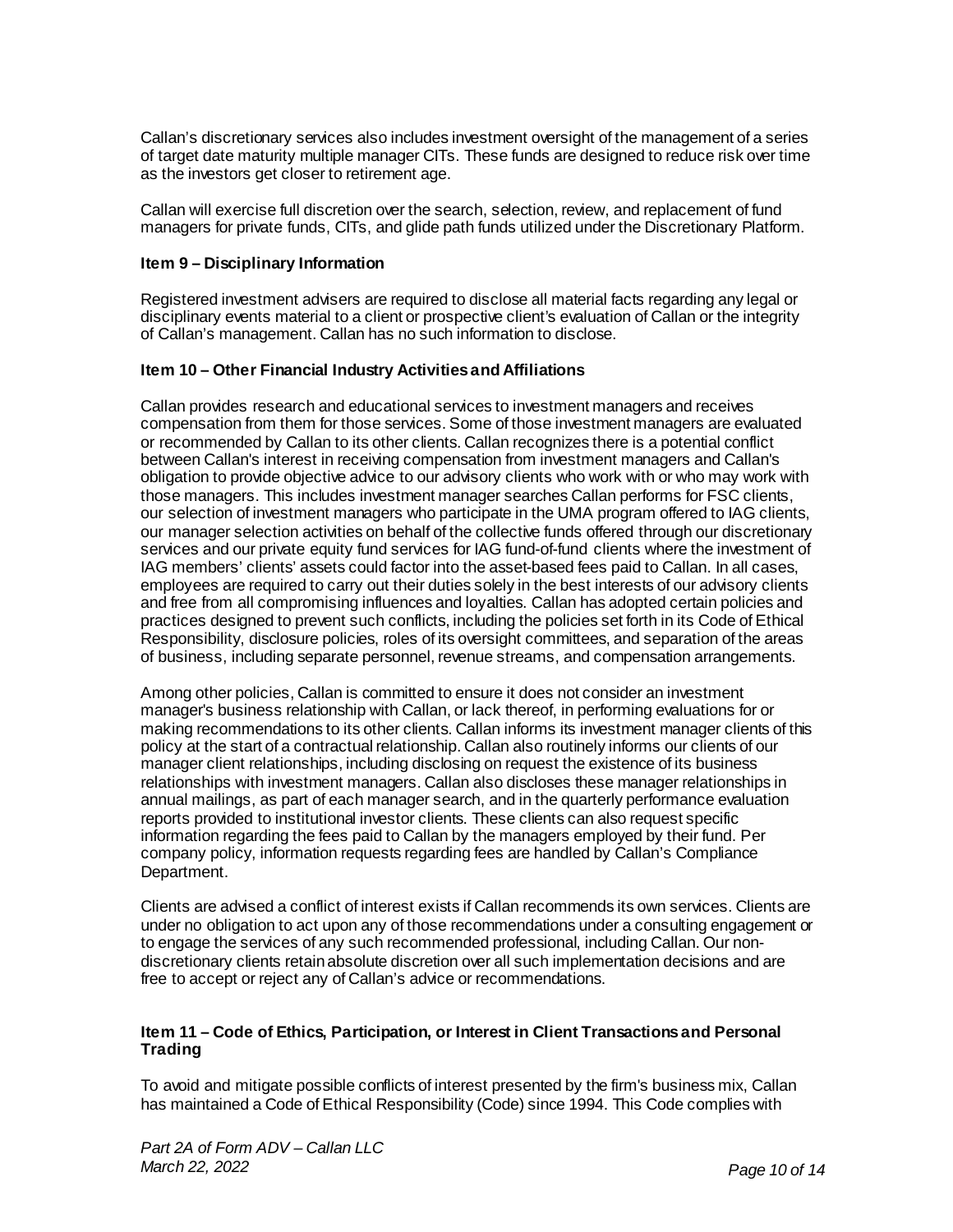Rule 204A-1 under the Investment Advisers Act of 1940, as amended. Among other things, the Code sets forth the general standards of conduct Callan requires of its employees, as well as specific policies reasonably designed to protect the objectivity and integrity of the advice Callan provides to its clients. The topics addressed in the Code include the use and safeguarding of confidential information, prevention of insider trading, identification and approval of outside business relationships of Callan employees, communications with outside parties, as well as gifts, business entertainment, and political and charitable contributions. The Code pays special attention to Callan's role in selling products and services to investment managers and ensures these relationships do not influence the way Callan conducts business, including manager searches and performance evaluations for non-discretionary or discretionary service clients.

The Code also contains restrictions on the personal trading activities of certain Callan employees and requires those employees to report their personal trades to the firm's chief compliance officer in accordance with applicable regulatory requirements.

Callan's Code is available on its websit[e www.callan.com](http://www.callan.com/). Callan will provide a copy of the Code to any client or prospective client upon request.

Callan provides research and educational services to investment managers and receives compensation from them for those services. Some of those investment managers are evaluated or recommended by Callan to its other clients. Callan recognizes there is a potential conflict between Callan's interest in receiving compensation from investment managers and Callan's obligation to provide objective advice to our advisory clients who work with those managers. Callan has adopted certain policies and practices designed to prevent such conflicts, including the policies set forth in its Code of Ethical Responsibility (described above), disclosure policies, roles of its oversight committees, and separation of the areas of business, including separate personnel, revenue streams, and compensation arrangements.

Among other policies, Callan is committed to ensure it does not consider an investment manager's business relationship with Callan, or lack thereof, in performing evaluations for or making suggestions or recommendations to its other non-discretionary or discretionary advisory clients. Callan informs its investment manager clients of this policy at the start of a contractual relationship. Callan also routinely informs all clients of our manager client relationships, including disclosing the existence of its business relationships with investment managers on request. Callan also discloses these manager relationships in annual mailings, as part of each applicable manager search, and in the quarterly performance evaluation reports provided to institutional investor clients. These clients can also request specific information regarding the fees, if any, paid to Callan by the managers employed by their fund. Per Callan policy, information requests regarding fees are handled by Callan's Compliance Department.

#### <span id="page-10-0"></span>**Item 12 – Brokerage Practices**

#### FSC, IAG, ICG Groups

With regard to its FSC non-discretionary clients, as well as ICG, or IAG clients, Callan does not select broker-dealers for client transactions or determine the reasonableness of their compensation (e.g., commissions).

Callan will, upon request, accept engagement to assist its FSC clients in conducting evaluations or searches for such providers as securities lending, transition management, or commission recapture programs and will identify brokers to its clients as part of these services.

Callan has no soft dollar arrangements with any broker, and only accepts checks from brokers as payment for its hard dollar client fees.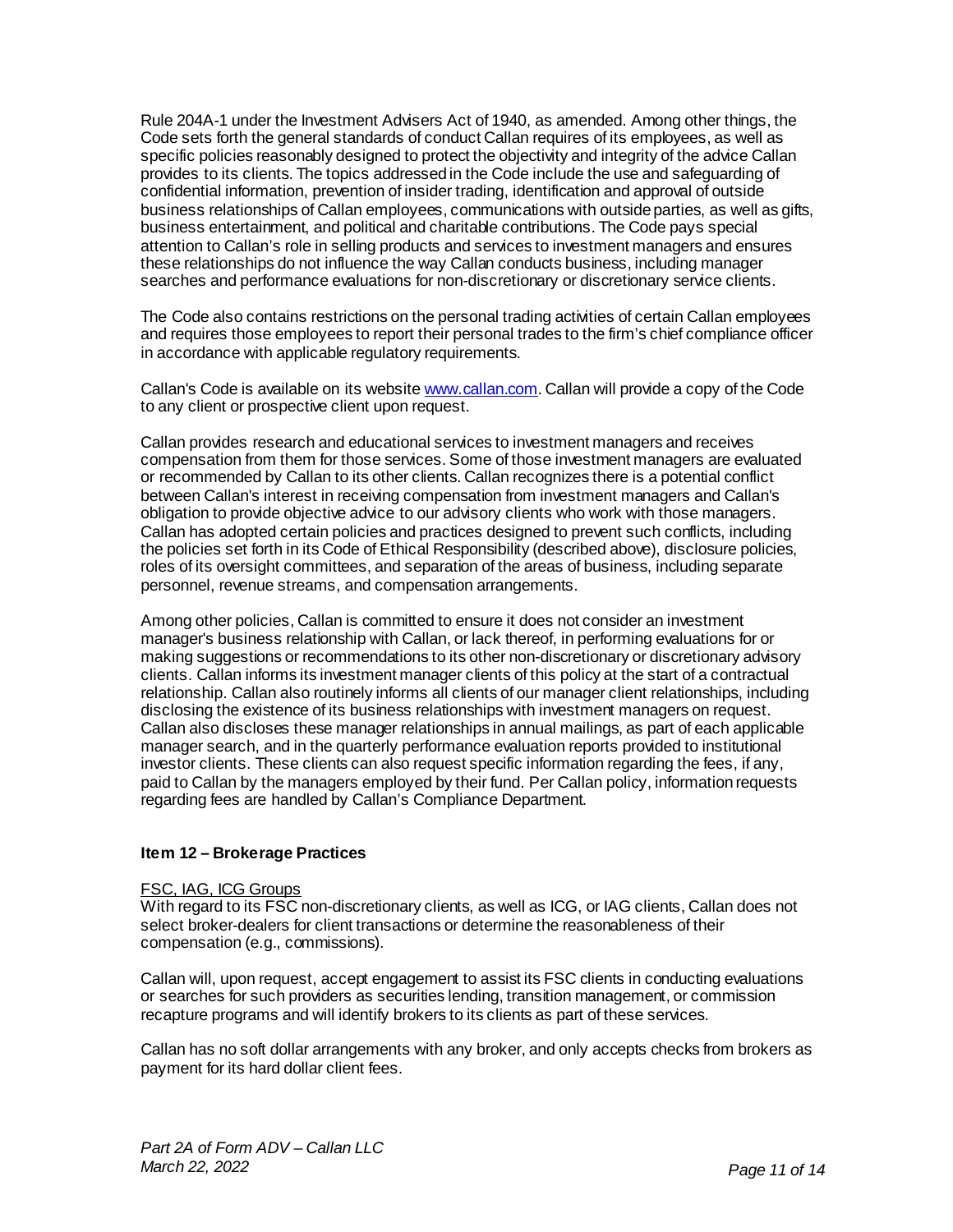## FSC-Discretionary

With regard to the private trusts, the day-to-day investment decisions for the acquisition, disposition, and voting of portfolio investments are made by the sub-advisers Callan selects to manage the private trusts. Callan does, however, have the authority to select one or more brokerdealers to perform transition management services for the private trusts in connection with the engagement or termination of sub-advisers. In addition to selecting the transition management broker-dealers, Callan has the authority to negotiate the commission rates paid to those brokerdealers. In selecting the transition management broker-dealers for the private trusts, Callan considers the quality of execution and cost, but does not consider supplemental research, market or statistical information, or ancillary services provided by the broker-dealers.

Information regarding the sub-advisers' brokerage placement practices is set forth in the private trusts' private placement memorandum.

With respect to Callan's discretionary funds, CITs, and OCIO engagements (discretionary clients), Callan is authorized to select and to delegate to investment managers engaged by Callan for these clients the authority to choose broker-dealers to purchase, sell, and otherwise trade in securities. In selecting broker-dealers for these discretionary clients and in connection with Callan's and the investment managers' obligations to seek best price and execution, Callan periodically reviews and evaluates with the investment managers the services provided by broker-dealers, the quality and capability of execution, commission rates, and overall brokerage relationships.

## <span id="page-11-0"></span>**Item 13 – Review of Accounts**

For FSC clients who request performance measurement services, we review their accounts and provide a written report on a monthly and/or quarterly basis depending upon the level of service requested.

On a quarterly basis, IAG members receive performance measurement reports for each of their clients utilizing the Callan UMA Program.

With respect to the discretionary accounts, the monitoring and reporting procedures are the same:

- 1. **Daily Reviews**: Callan operational employees typically receive and evaluate daily reports on the assets under its management. The daily information processed and reviewed includes net asset values, returns, returns for relevant indices, fee accruals, allocations between underlying funds and sub-advisers, as well as security-level information as needed.
- 2. **Monthly Reviews**: Callan operational employees review a more comprehensive set of reports on the assets under its management monthly. In addition to the information in the daily reports, this includes securities lending activity, return comparisons versus peer groups and benchmarks, and a rebalancing report.

Investors in the private trusts receive reports detailing their account balance, and return information for the private trusts, the underlying sub-advisers, comparative indices, and peer groups. Investors also receive a quarterly report with detailed performance and portfolio characteristic information. At their election, investors can also receive daily net asset value information, as well as security level holdings information for the private trusts and its sub-advisers.

3. **Periodic Reviews**: Callan operational senior management and the investment committee for each account review the discretionary consulting services accounts periodically and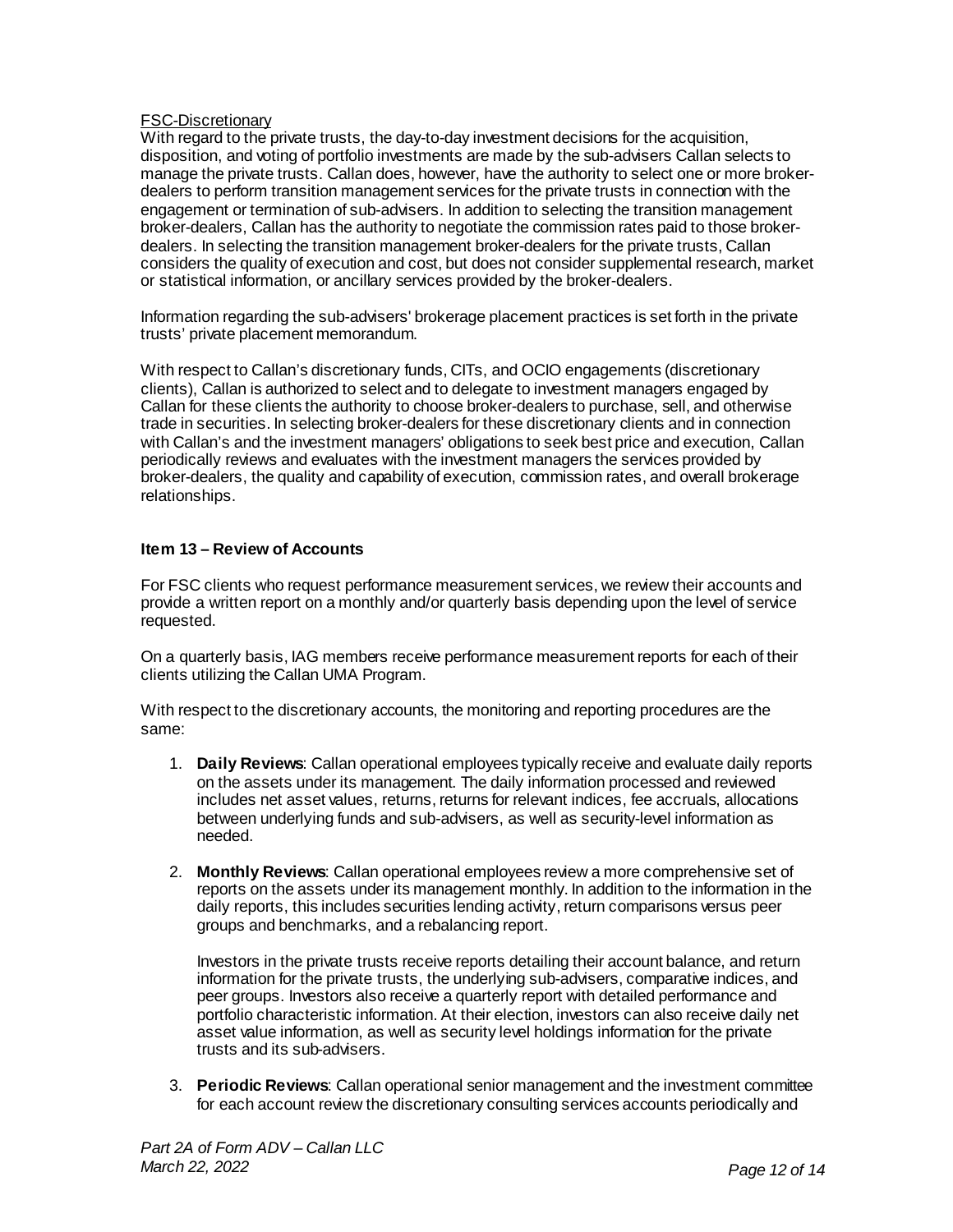more frequently when warranted by market or account conditions. Written reports are provided to clients quarterly, detailing account balances and changes in value from the prior quarter, investment performance comparisons to relevant benchmarks and/or peer groups, and analysis of risks and portfolio characteristics.

## <span id="page-12-0"></span>**Item 14 – Client Referrals and Other Compensation**

Callan may compensate individuals or entities for the referral of advisory clients to the firm, provided that appropriate disclosures and regulatory requirements are met. Currently, Callan has one agreement under which a solicitor is to be paid compensation for introducing new clients to Callan for the Callan Collective Investment Trusts and the underlying Core Funds. The compensation to be paid under this agreement was negotiated between Callan and the solicitor. The compensation arrangement is (i) disclosed to the client at the time of the solicitation or referral and (ii) will be paid out of Callan general funds and out of the total advisory fees received by Callan from the Callan GlidePath<sup>®</sup> Collective Investment Trusts and the underlying Core Funds from the solicited client. No solicited client will be charged an additional fee as a result of any referral or solicitor arrangements. Compensation includes fixed quarterly fees and ongoing payments based on a negotiated percentage of the investment advisory asset flows from the solicited client into the Callan GlidePath<sup>®</sup> Collective Investment Trusts and the underlying Core Funds for up to three years.

Callan may reduce or waive the fees for IAG services as described in Item 4 based on fees received by Callan from the UMA overlay manager that are attributable to fees received by it from clients of an IAG member having assets in the UMA program.

Certain Callan employees are eligible to receive incentive compensation for new business introduced to Callan or the expansion of Callan's services. Incentive compensation is paid by Callan and is not directly paid by the client.

## <span id="page-12-1"></span>**Item 15 – Custody**

Because of authority given to us by certain advisory clients, Callan may be deemed to have custody of certain advisory client funds, securities, or assets held in accounts with qualified custodians. These qualified custodians provide account statements directly to the clients or a selected independent representative on at least a quarterly basis. Clients should carefully review the statements received from their qualified custodians and compare those statements to reports received from Callan.

## <span id="page-12-2"></span>**Item 16 – Investment Discretion**

Callan generally does not exercise investment discretion with regard to its FSC non-discretionary, ICG, or IAG clients. Customized procedures would be developed on a client-by-client basis as the need arises.

With regard to the Discretionary Platform, CITs and private trusts, the day-to-day investment decisions regarding the acquisition, disposition and voting of portfolio investments are made by the sub-advisers Callan selects to manage the portfolios. . In connection with the monitoring and maintenance of sub-advisers' compliance with their applicable investment policies and guidelines, Callan has discretionary authority to direct the sale of securities to maintain alignment with such policies and guidelines should the need arise.

Where Callan acts as an OCIO, it exercises discretion over and, in some cases, implementation responsibility for a wide range of decisions including asset allocation, portfolio structure, manager